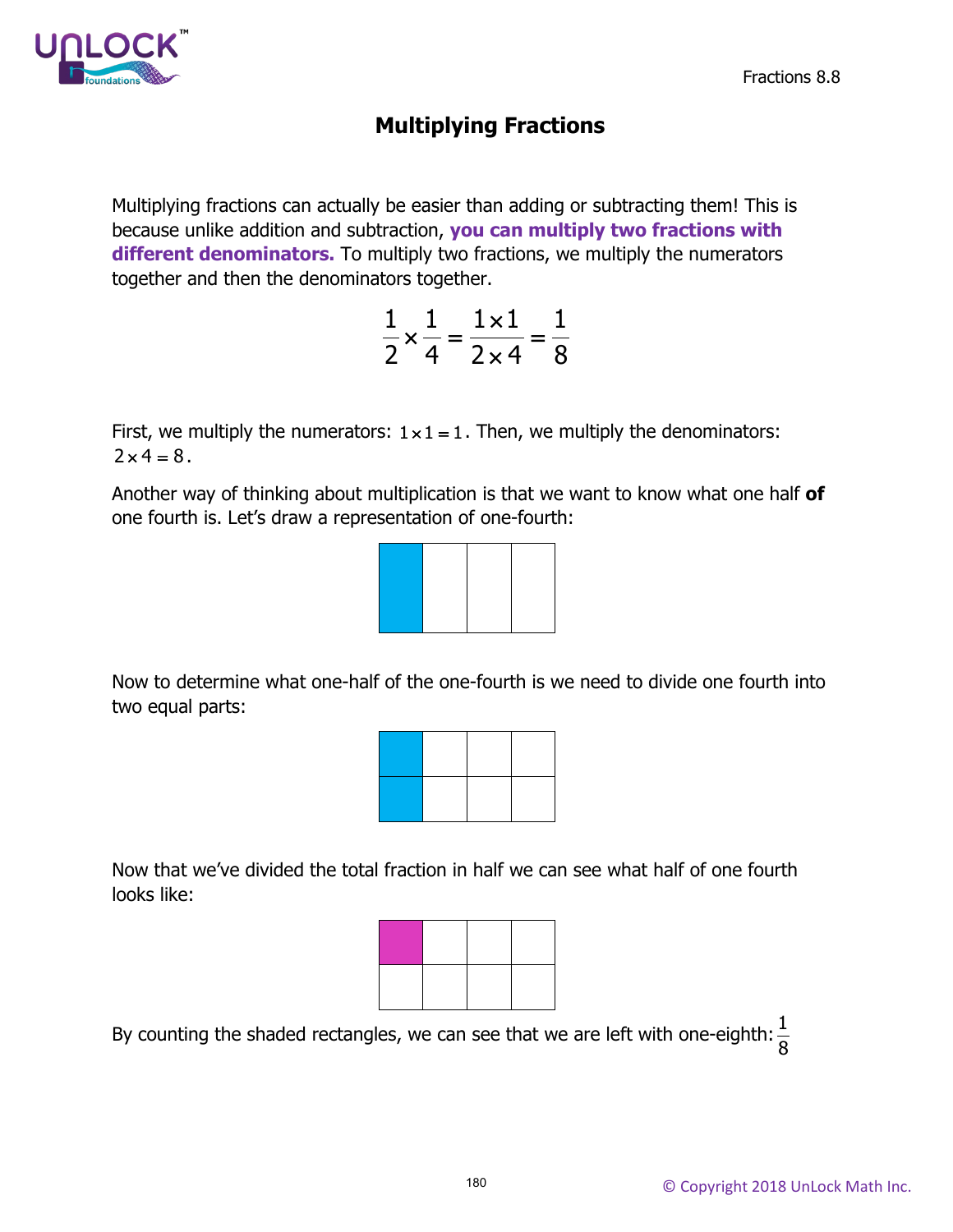

#### **Example 1:**

$$
\frac{2}{3} \times \frac{4}{5}
$$

First, we will start by multiplying the numerators together. 2 times 4 equals 8. Next, we will multiply our denominators together. 3 times 5 equals 15.

 $2^{4}$  2×4 8  $3 \times 5$  15  $x = \frac{4}{2} = \frac{2 \times 4}{2 \times 5} =$ ×

Let's draw a visual representation of this multiplication as well. We want to determine what two thirds of four fifths is. We will start by drawing four fifths:



Now, we can we divide the four fifths into three equal parts:

The shaded area will be two thirds of four fifths:



Notice: the whole has been divided into 15 equal parts, which represents the denominator of the final fraction.

The drawing shows us that our final answer is eight fifteenths:  $\frac{8}{15}$ 15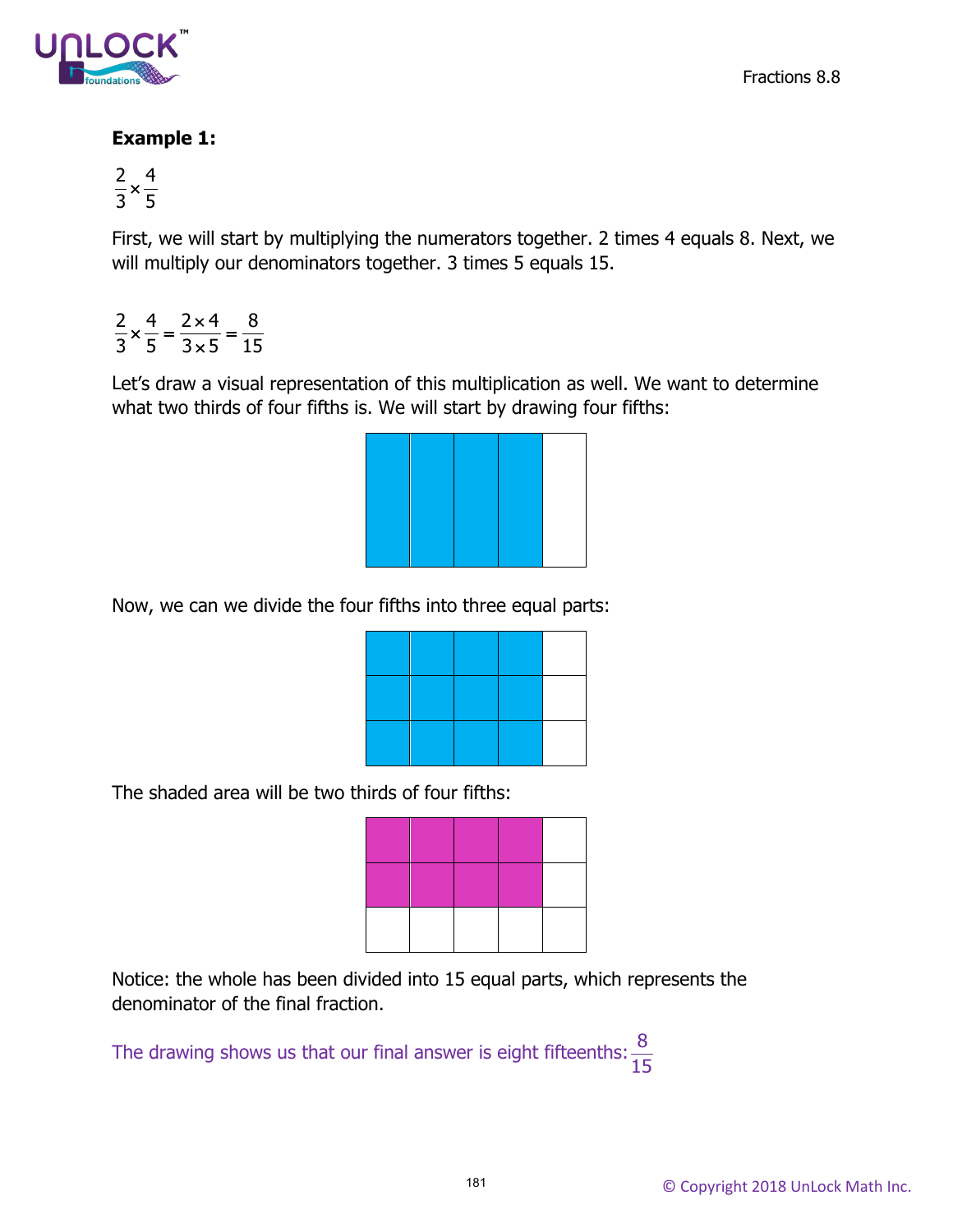

#### **Example 2:**

$$
\frac{3}{4} \times \frac{1}{2} = ?
$$

We can start by multiplying our numerators together:  $3 \times 1 = 3$ , then our denominators:

 $4 \times 2 = 8$ 

 $3\degree1$   $3\times1$   $3$ 42 42 8  $x=\frac{3\times1}{1}$ ×

Our final answer is three eighths.

## **Example 3:**

Multiply  $\frac{3}{4} \times 4$ 4 ×

Let's look at this visually:



 $=\frac{3}{4}$ 

Now if we multiply three fourths by four, we would essentially be adding three fourths together four times. The image below represents this with three

different colours:



Notice that we have one empty space in each block. Since, each rectangle is divided into 4 equal parts, we have one fourth empty. We can fill the empty spaces with the orange fourths (there are 3).



Now we can see that  $\frac{3}{4} \times 4 = 3$ 4  $\times$  4 =